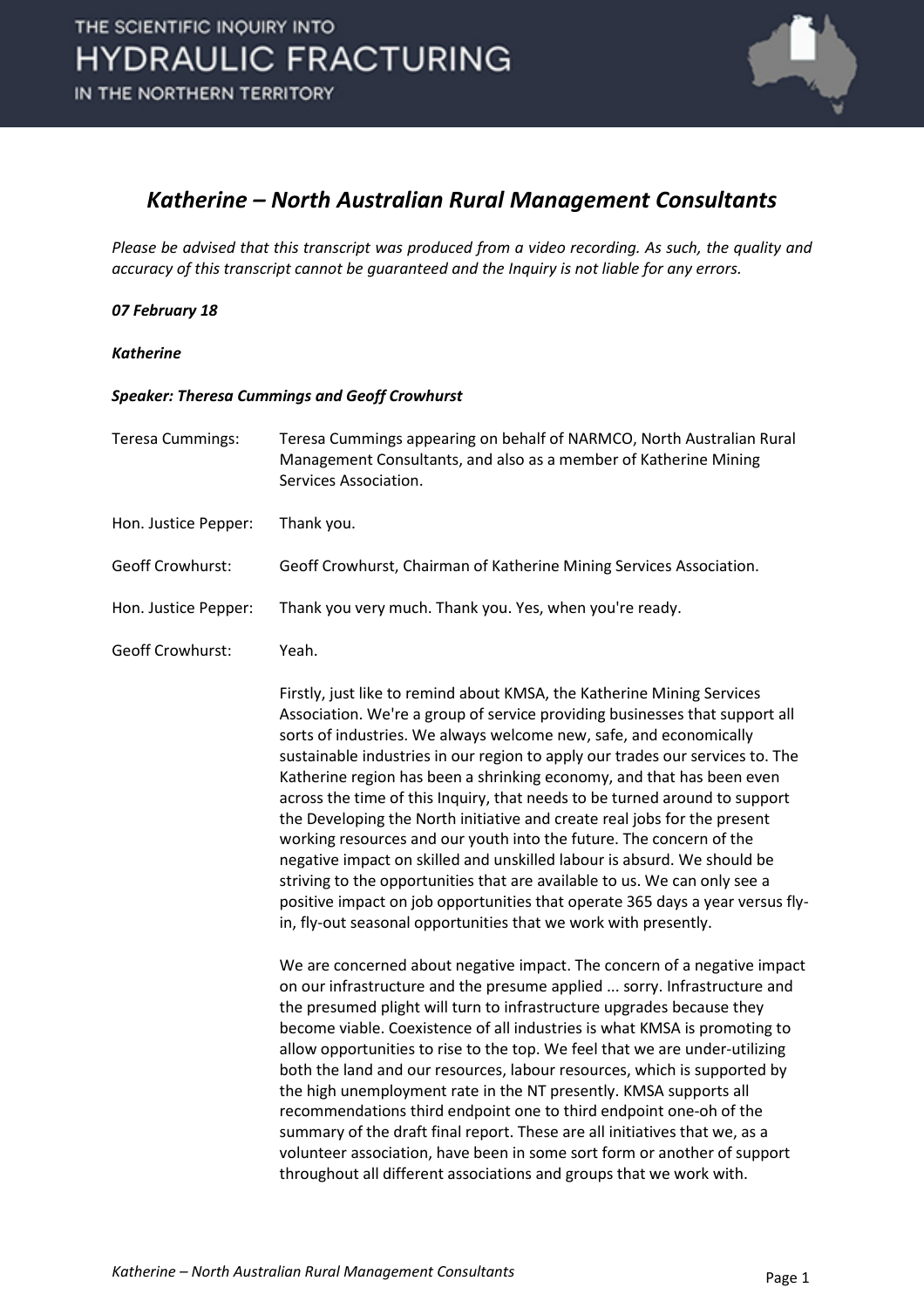IN THE NORTHERN TERRITORY



My own business, Crowhurst Goodline, is a true example of a company that has been impacted by the moratorium, which is a drop of staff by 75%. Not all of this is attributed to the oil and gas industry downturn, but our income from an industry that we have serviced for six years previously in its infancy has resulted this year, in the last financial year, of a zero income. I'm glad we have a broad range of industries that we service, as at some occasion they all have their downturns. We've seen our cattle industry have the live export ban. We've seen our melon industry have Mottle Mosaic Virus. It goes on and on. All industries are volatile. I don't think there's any safe ones anymore. The oil and gas or mining industry is no different. I think they all become quite volatile.

In conclusion, KMSA is still of the opinion that the decision process be made from a science and fact material rather than the emotional material. This should provide the whole of the NT community with a well-tested and explored outcome. Whatever that be. Thank you.

Hon. Justice Pepper: Thank you, Mr. Crowhurst. Yes?

Teresa Cummings: Okay. My focus will be on initially recommendations 14.7 and 14.8, and then a discussion on local engagement. Recommendation 14.7. In terms of that recommendation, it's reasonable to be compensated for fair commercial rate for direct impact on pastoral operations. In terms of expediating land access agreements, there is merit in having a minimum and maximum range of compensation parameters for infrastructure and operational impacts rather than perhaps a fixed rate. Both pastoralists and gas companies can commence in negotiations within these parameters. It reduces the incidence of either party having extreme and potentially untenable positions at the commencement of negotiations. For pastoralists who are not skilled or knowledgeable in compensation negotiations, it gives them both some guidance and some protection. Accept that that's a reasonable ask.

> In terms of recommendation 14.8, that the government consider whether a royalty payment scheme should be implemented to compensate pastoral leases. Our view is that it's not acceptable that pastoralists be compensated by royalty in any form. There are a number of reasons that I'll articulate in why this could not be a positive decision and a recommendation could create detrimental unintended consequences. The reasons include, but are not limited to pastoralists lease the land, they don't own it. It's not commonly understood across the NT that NT pastoralists don't own the land. In general community discussion, right across the Territory, most people are shocked. Because a pastoral property is being sold for such large sums, there is an assumption that they're acquiring the land below it. When you have detailed conversations about the fact that it's leasehold and owned by the Crown, most people are quite shocked in the general community.

Rather, the pastoralists lease the land. In doing so, they pay a rental payment to the NT government for land, which ultimately belongs the Crown. Many people, as I mentioned, are surprised to learn that they own the land ultimately by the Crown and that it's leased. When they begin to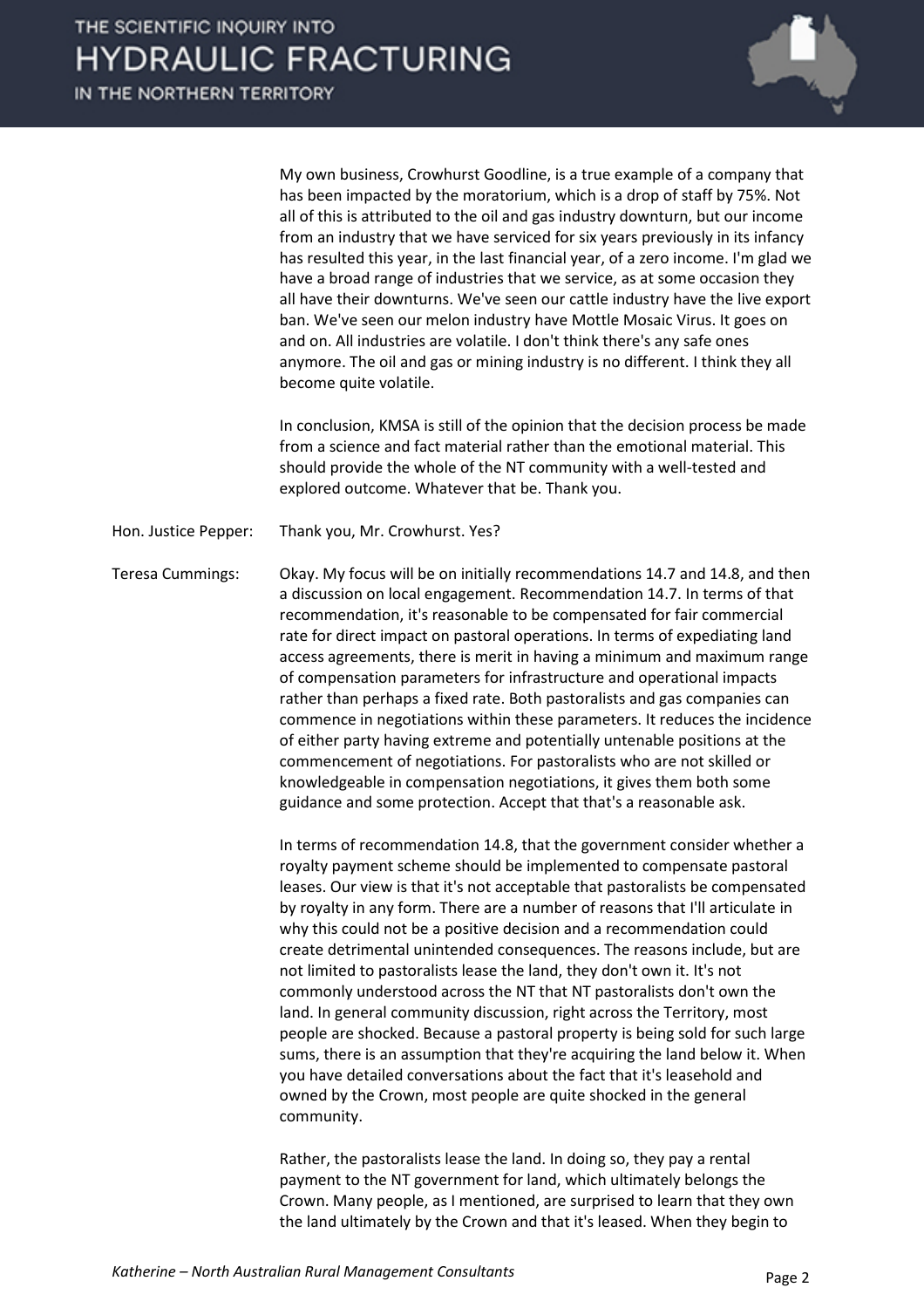

understand, they will form some fairly firm views that pastoralists shouldn't gain an additional royalty from the land that they only lease, particularly when there's an opportunity for compensation through the land-lease agreements and opportunities to generate any additional income if the pastoralist wants to do some of that infrastructure development works on behalf of the gas companies.

There are 224 pastoral leases. The NT government only collects \$5 million dollars per annum from these leases, or attempts to collect because, again, this industry can cite cyclical downturns or productivity issues and seek relief, but that's an average of \$22,000 per lease. It's not likely have incurred significant or huge rental impose on their leases and in fact, I think their lease component turns out to be about .08% of total revenue. Any business that's paying .08% for their leased premises would be very happy in other industries.

The second one is pastoralists sign a lease fully aware that the Territory retains the right of the minerals. When pastoralists enter into a pastoral lease agreement or contract, they are very aware that they have no legal tenure to the minerals or the timber resources. Section 38 clause B spells out that the reservation of all minerals in or on a leased land shall remain with the Territory. Similarly, 38K states that it's a condition that there is a reservation of all timber. When you obtain a pastoral lease you know absolutely upfront that the resources are not yours. Repeating the land access agreement is a pastoralist's opportunity to be adequately compensated for direct operational and capital impacts.

I'm not aware of any legal basis for giving pastoral leaseholders a royalty entitlement just because the pastoralists have requested or demanded that they should get royalty compensation. Nor am I aware of any reason to justify this recommendation that it's in the interest of the Territorians or the Crown.

Potential negative precedent set for pastoralists to demand compensation for other activities that can legally occur on their land. Again, when pastoralists enter into a lease agreement they are fully aware that they are required to provide access to the leased land for several other categories of business and/or people. 38 spells out that the minister or his appointee has a reservation of a right of entry and inspection. Native title holders have a right of access as in section N as a reservation in favour of Aboriginal habitants of the Northern Territory. Section 78 indicates that the general public, and this is not widely understood, have access to waterways that are a perennial waters or land within the prescribed distance from those waters. That includes sea.

Section 81 indicates that the general public has a right of access to features of public interest that have been gazetted by the minister. Section 84 spells out the general public or business ... sorry. Individuals or businesses who have been licenced by the minister may enter the nominated pastoral lease for certain purposes and can take from the land things including: Wood, timber, stone, shell, gravel, clay, earth, salt, seaweed, bark, and the like. In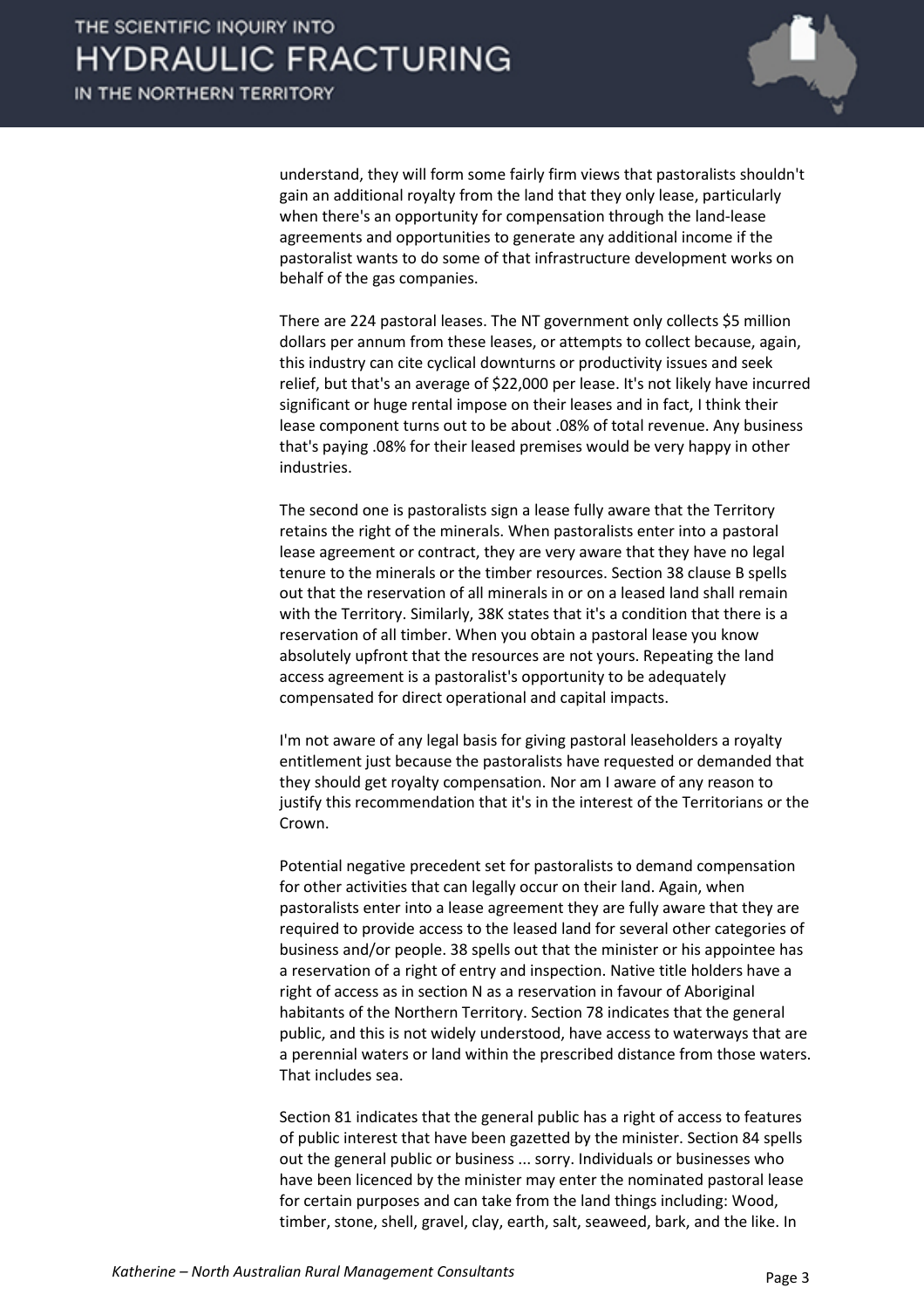

addition to people who are running mining activities or exploration in timber harvesting ... sorry. In addition, the people who also have the rights to the mineral activity and harvesting also have a right to access that land. When you sign up a lease you are fully aware that there's quite a multiple range of people who have access to the resources and access to some of the features on that land. I consider that's a bit disingenuous of pastoralists to demand a guest royalty that is justified on the basis of operational disturbance when the law clearly states that they're obligated to share access of their lease with these other multiple parties right from the beginning. There are no surprises.

It also sets up potential to set a precedent for pastoralists to demand compensation for all of the other activities that can legally occur within their lease. If a pastoralist is given an entitlement to receive a royalty from gas exploration or gas production, it doesn't take much imagination to envisage they would demand a royalty or could demand a royalty from all other businesses that have a right to obtain mineral and timber resources. In the scheme of things, some of the businesses who might access those are quite small operations. Indigenous people collecting timber for didgeridoo making, small sand quarries, gem fossicking and the like. How long before the industry is demanding access, payment, compensation from the general public on native title who also have an access to the lease? To provide a royalty entitlement to pastoralists who only lease their land will have farreaching implications well into the future, more than just pacifying their request.

The gas footprint is overall minimal. Typically, as we've learnt, [2K] pads generally for exploration does occur over a short period of time and 200 metre squared pads for production. For many pastoral properties, the area around each watering point that can be degradated to the point that it no longer is grass-producing can cover an area larger than the well pad in production. In the final draft report, I recall, I think, if I interpreted correctly, that the gale development scenario we use .03% of the pastoral land. This is very minor and doesn't want a royalty payment and compensation, particularly when the NTCA has indicated publicly that 45 to 50% of pastoral land in the Barkly region is underdeveloped, or undeveloped I should say. Those are similar ratios across the Northern Territory. There's plenty of room for both industries to coexist without pastoralists needing an additional royalty payment for any loss of use of land.

Fifth and the final point is the NT government and its citizens need the royalty payment far more critically than any pastoralist would need. Of the 224 pastoral leases, approximately 26% ... As you're well aware, it's been noted in the media more recently pastoral lease holders are international companies. Of the remaining 70+ leaseholders, an estimated 30 to 40% are national companies or interstate family holding companies. The minority of leases appear to be NT owned and operated in a small portion of that. Why would Territorians or the Northern Territory government on behalf of the Crown give up royalties to wealthy international and national companies or wealthy interstate families at the expense of the needs of Territorians?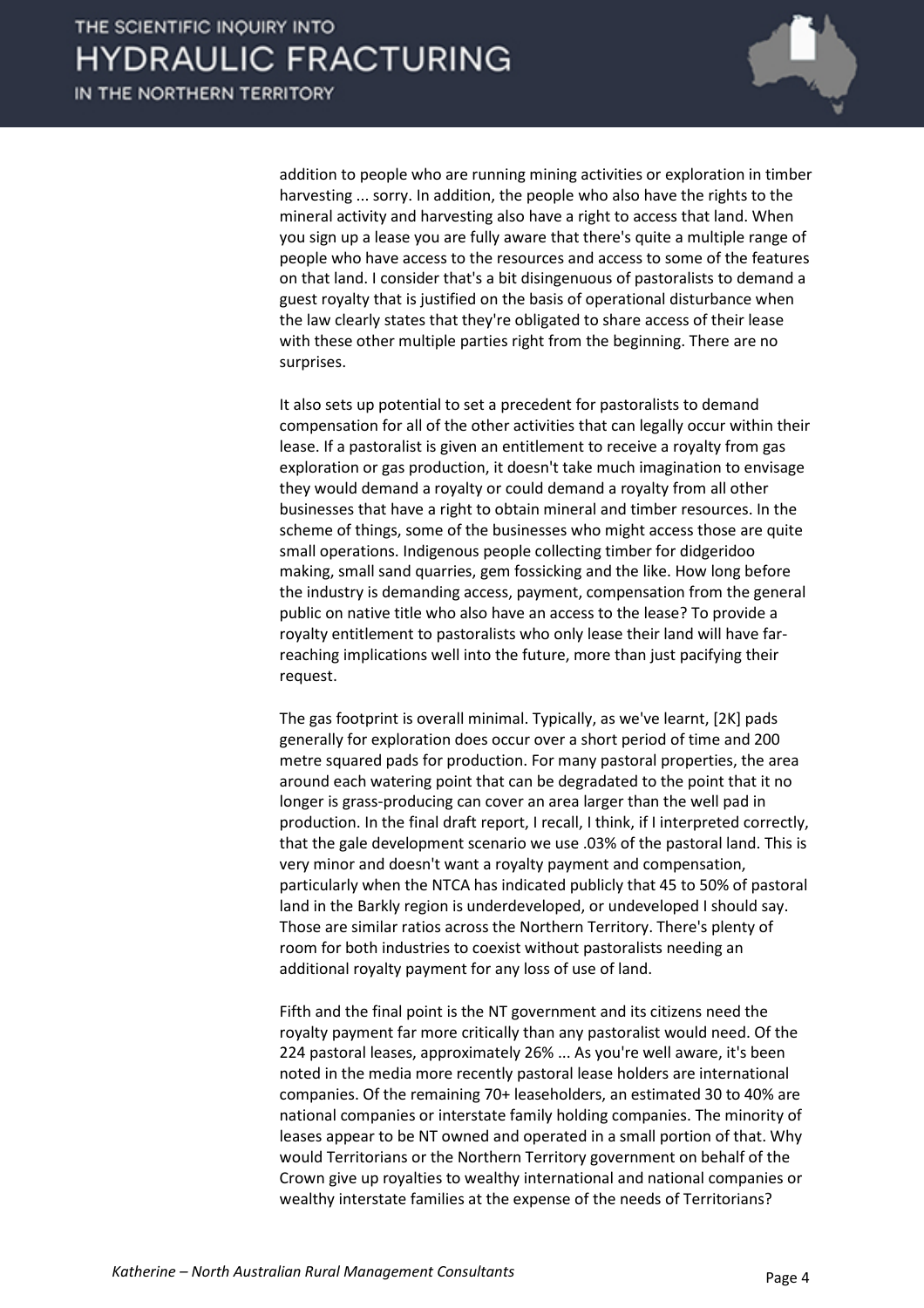IN THE NORTHERN TERRITORY



| <b>Teresa Cummings:</b> | I could talk a lot more about us being a welfare state and so forth like that,<br>but I think that's been generally understood across the community now,<br>particularly more recently. We've got an NT treasury discussion paper                                                                        |
|-------------------------|----------------------------------------------------------------------------------------------------------------------------------------------------------------------------------------------------------------------------------------------------------------------------------------------------------|
|                         | circulating where it's talking about raising revenues by way of taxing mom<br>and dad wage-earners in sales tax and duties and things like that. Yet, we<br>would be discussing giving away our royalties, as I said, primarily to<br>internationals and national companies. That doesn't sit very well. |

Local engagement, I think I may have mentioned it in a previous presentation, that NARMCO does indigenous business development, particularly in regional areas. We're working with a regional indigenous business that has a contract with a leading gas company. That contract has recently been renewed to the 18th of December. It's a sizeable contract, but particularly gives continued revenue throughout the wet season, which is always a challenge for regional businesses. It's allowed them to keep some staff engaged and has assisted with that wet season cash flow.

In all of our discussions with those companies, that company and other companies, and the work that we do through KMSA in engaging at expos and any other forum with other gas companies, they are very sound indications that the regional businesses will, including indigenous businesses, will get an opportunity to engage in future exploration if the moratorium is listed and indicatively there are reasonable expectations that those same businesses will engage in production at some levels.

I'm aware, or we are aware, of another leading gas company that's placed a priority on local engagement as they've gone forth to seek to identify potential contractors for some of their exploration activities that have now been put on hold. It's fair to say that the way in which they call for tenders, place the emphasis on the local engagement do their assessment is reassuring for us at a local level.

Hon. Justice Pepper: Who's that?

Teresa Cummings: That's Santos. I don't want to ... there's a lot more background to that, but there is commercial sensitivities around that. From our position, having watched this play out we are reasonably satisfied that there is real intent and that the national service providers are being signalled that there is real intent that they must demonstrate on the ground. Again, reassuring for us.

> Some of the discussion has been that there won't be local engagement because there'd be too much FIFO. The reality is there has to be FIFO, the specialist expertise need to be imported in. If the resource is proved and the industry is able to move forward, it's an industry that all indications will operate for a number of decades. That's more than enough time to up-skill locals into some of the required trades. It's enough time to create educational pathways to students to enter at either a trade level or at a technical level. It's enough time for local companies to develop an inherent capability that would enable them to continue to service well into the decades. Yes, initially we accept there will be FIFO. There may always be for some of the highly specialised areas, but in what we're growing to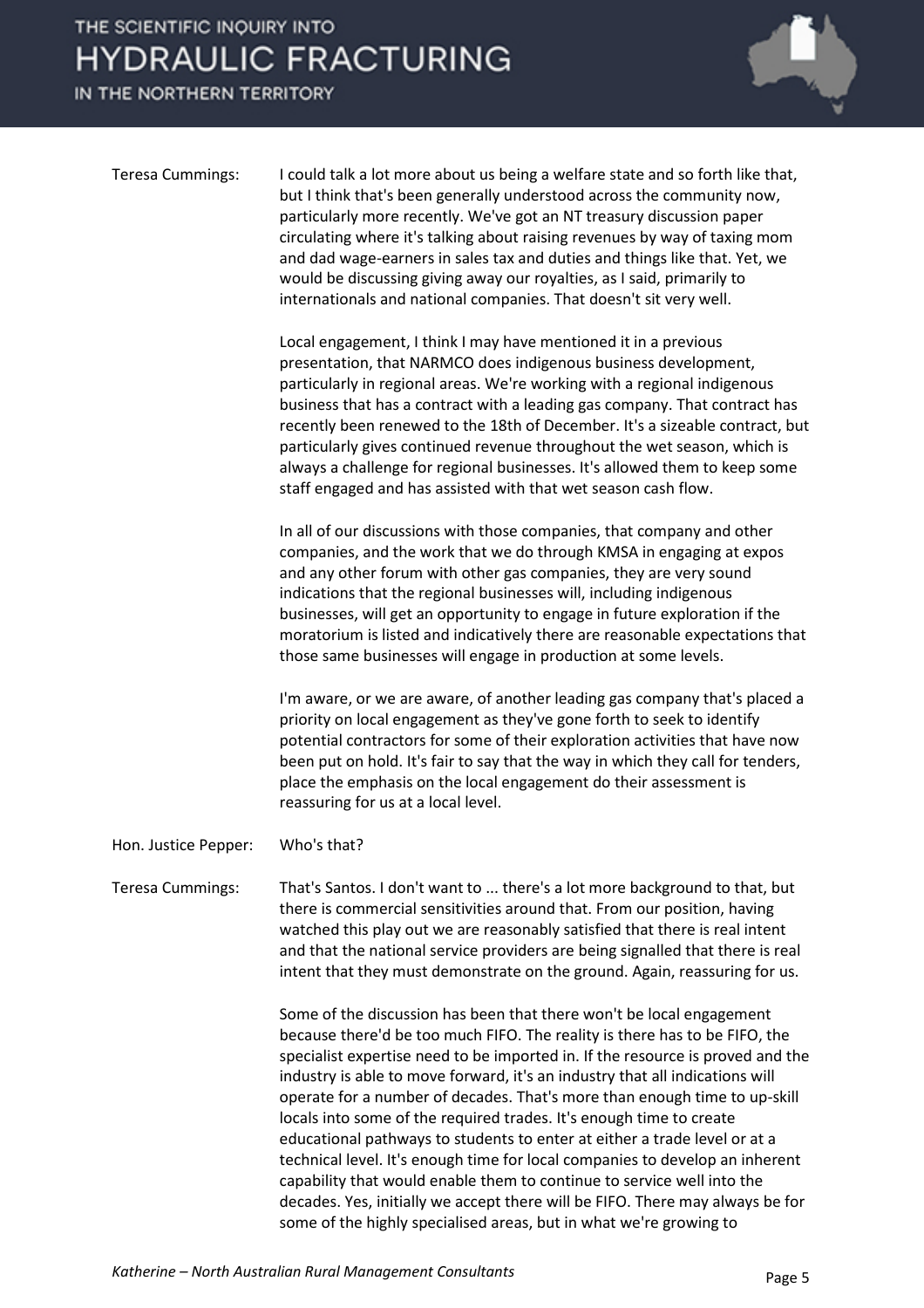IN THE NORTHERN TERRITORY



understand in more detail about the opportunities, particularly downstream production, there is every opportunity that local businesses can up-skill and get engaged quite reasonably.

I think that's ... happy to take any questions, but that's the end of the oral presentation.

Hon. Justice Pepper: Thank you very much for that presentation. Very useful. Were you reading out from the act before in terms of the ... okay.

Teresa Cummings: Pastoral Land Act.

Hon. Justice Pepper: Yeah. I can get a copy of that. That's great. The other thing, are you going to turn your ... what you read out into a submission for the purpose of the Inquiry?

Teresa Cummings: Minus Santos' name, yes, I can.

Hon. Justice Pepper: Good. Excellent. I strongly encourage you to do that. As I said, I thought it was quite important, some of the points that you raised. Thank you. Any questions? Yes, Dr. Jones.

Dr. David Jones: You mentioned the figure that 45% of the land in the Barkly region is underdeveloped. Does that mean that some subject of existing mining leases or petroleum leases are subject to resisting pastoral leases or is it just that it's undeveloped in terms of even pastoral?

- Teresa Cummings: Underdeveloped for pastoral use. People have pastoral lands and are only using a portion of that land for pastoral use. Yeah. May I say that I'm relatively comfortable in saying that's fairly typical, not just of the Barkly. We happened to be at a Barkly regional economic development conference. NTCA gave a presentation, and in the course of talking about opportunities to develop, indicated that there was massive room for additional pastoral developments in the Barkly. Through our own industry knowledge, there is a lot of development potentially in each of these pastoral properties. The reality is they don't ... either the internationals or the national companies are not investing heavily enough or ... and the businesses are not sustainable in order to expand actively.
- Hon. Justice Pepper: Thank you. Any further questions? Yes, Professor Hart.
- Prof. Barry Hart: Just following on the ... How important or how dependent is that additional on water? That additional development.
- Teresa Cummings: My understanding is that water's not the prime barrier.

Prof. Barry Hart: Okay.

Teresa Cummings: Yeah. It's actually ... it's an attitude and it's finance that are the barriers, not water restrictions.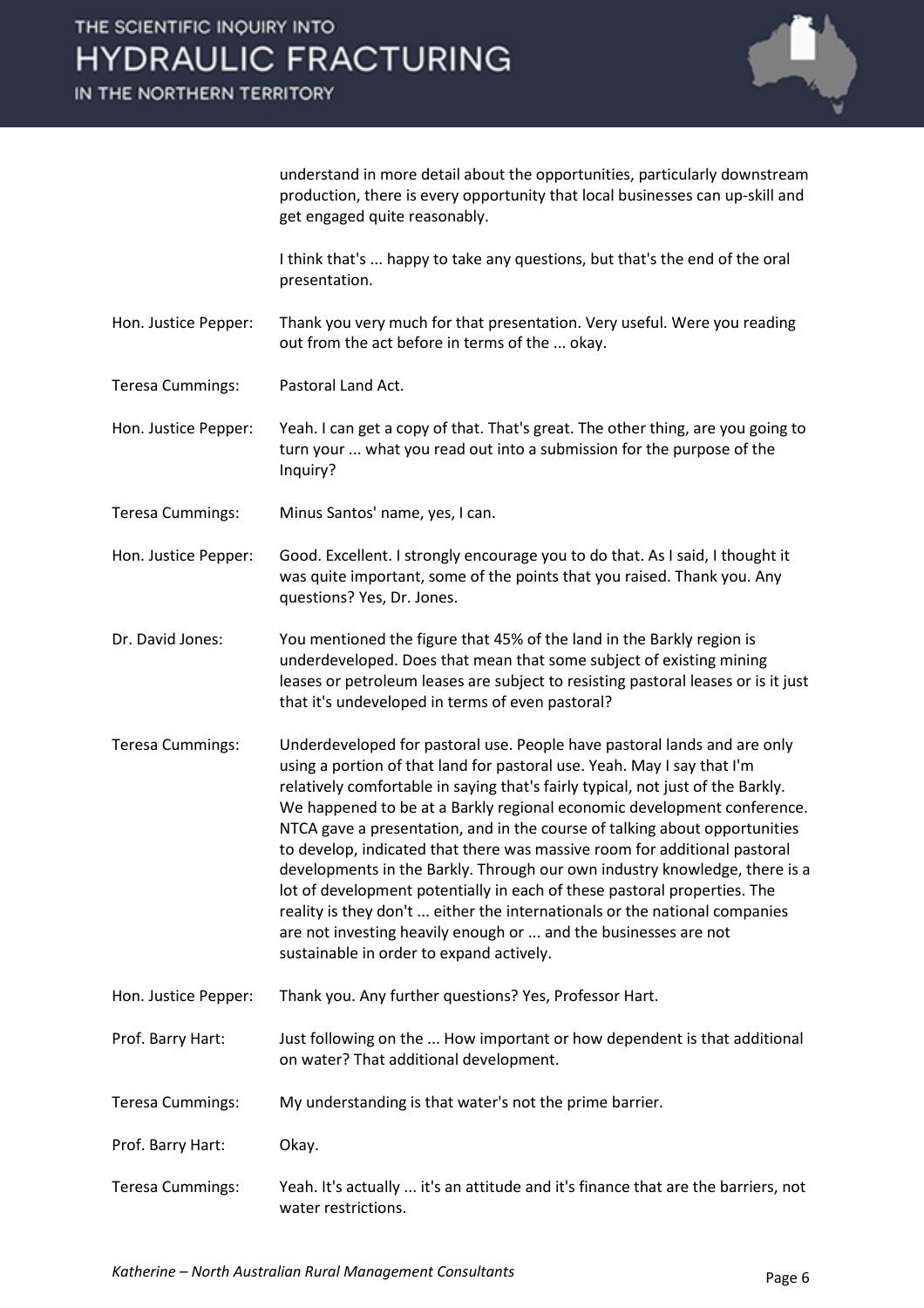#### IN THE NORTHERN TERRITORY



| Prof. Barry Hart:       | Finance for what?                                                                                                                                                                                                                                                                                                                                                                                                                                                                                                                                                                                                                                                                                                                                                                                                                                                                                                                                         |
|-------------------------|-----------------------------------------------------------------------------------------------------------------------------------------------------------------------------------------------------------------------------------------------------------------------------------------------------------------------------------------------------------------------------------------------------------------------------------------------------------------------------------------------------------------------------------------------------------------------------------------------------------------------------------------------------------------------------------------------------------------------------------------------------------------------------------------------------------------------------------------------------------------------------------------------------------------------------------------------------------|
| <b>Teresa Cummings:</b> | Sorry. Financing for structures, so fences, tanks, irrigation systems.                                                                                                                                                                                                                                                                                                                                                                                                                                                                                                                                                                                                                                                                                                                                                                                                                                                                                    |
| Prof. Barry Hart:       | Okay.                                                                                                                                                                                                                                                                                                                                                                                                                                                                                                                                                                                                                                                                                                                                                                                                                                                                                                                                                     |
| <b>Teresa Cummings:</b> | Yeah.                                                                                                                                                                                                                                                                                                                                                                                                                                                                                                                                                                                                                                                                                                                                                                                                                                                                                                                                                     |
| Prof. Barry Hart:       | That's water.                                                                                                                                                                                                                                                                                                                                                                                                                                                                                                                                                                                                                                                                                                                                                                                                                                                                                                                                             |
| <b>Teresa Cummings:</b> | Yes. No, I'm talking about the infrastructure of it. Yeah.                                                                                                                                                                                                                                                                                                                                                                                                                                                                                                                                                                                                                                                                                                                                                                                                                                                                                                |
| Prof. Barry Hart:       | Thank you.                                                                                                                                                                                                                                                                                                                                                                                                                                                                                                                                                                                                                                                                                                                                                                                                                                                                                                                                                |
| Hon. Justice Pepper:    | Thank you. Yes, Dr. Beck?                                                                                                                                                                                                                                                                                                                                                                                                                                                                                                                                                                                                                                                                                                                                                                                                                                                                                                                                 |
| Dr. Vaughan Beck:       | During the presentation I think that you indicated that there may be<br>opportunities for local companies to get involved in exploration and drilling.<br>I'm just wondering if you could elaborate on that and give me an indication<br>of what you see as the potential there.                                                                                                                                                                                                                                                                                                                                                                                                                                                                                                                                                                                                                                                                          |
| <b>Teresa Cummings:</b> | Currently, the reality, not just the potential, is that contracts have been<br>given to  for well property surveillance. Actually going out and making sure<br>that there's been no disturbance to the well sites. Emergency well alarm<br>responses, so if a well alarm is activated that there's an emergency response<br>within limited period of time. You're needing local people who can get out<br>to the site immediately to make an assessment and then call back to the<br>technical experts for direction. There's the maintenance of the sites in terms<br>of firebreaks and weeds management. That may just mean slashing, but in<br>this particular case the gas company is making a community contribution<br>and maintaining a local air strip. This company has the contract to actually<br>go and slash and maintain that air strip and indicate if there's any repairs<br>that need to be done to that air strip as well. That's real. |
|                         | From there, we are in continued discussions about opportunities in addition<br>to those. There's actually a lot more vigorous site security. I was talking<br>about surveillance, but actual on-site security. They're all of the camp<br>facilities. Waste removal, both industrial waste, water waste, sorry, I take<br>that back, not water waste as in industrial water waste, but camp water<br>waste and camp wastage. If there is a need for any feral animal<br>management and ongoing weeds management, treatment of noxious waste<br>and just for firebreaks and ease of access, then that would be legitimate.<br>Transport is another area that we'd reasonably expect. Any of the civil works<br>that is going on in exploration. Pangaea clearly demonstrated that through<br>their heavy use of local service providers in the  considerable amount of<br>their civil construction, that there is local capacity to do that work.          |
| Dr. Vaughan Beck:       | Good. Thank you very much for that.                                                                                                                                                                                                                                                                                                                                                                                                                                                                                                                                                                                                                                                                                                                                                                                                                                                                                                                       |
| Hon. Justice Pepper:    | Do you know, of these examples that you've provided, thank you for that,<br>what percentage, just roughly, is Aboriginal?                                                                                                                                                                                                                                                                                                                                                                                                                                                                                                                                                                                                                                                                                                                                                                                                                                 |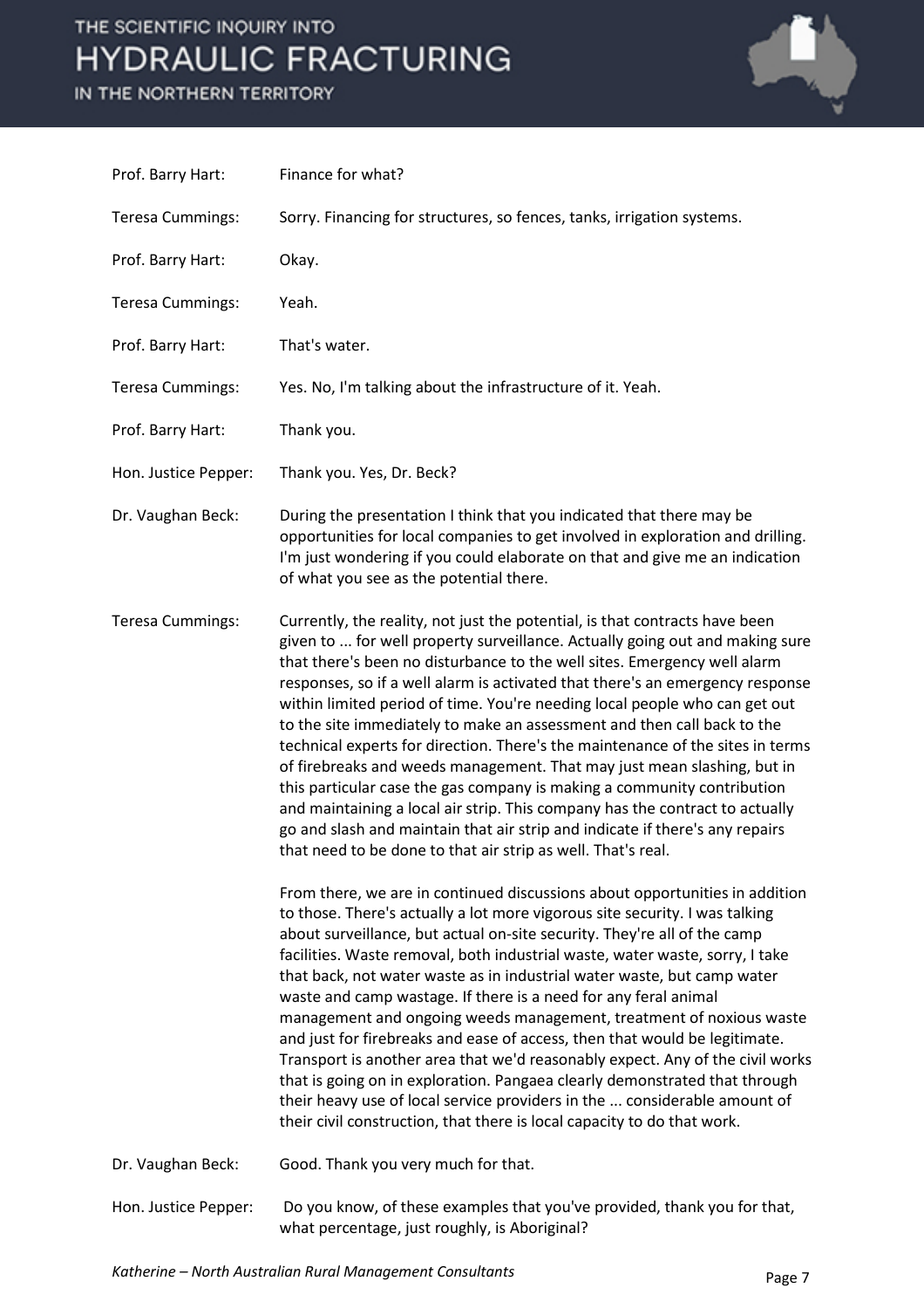IN THE NORTHERN TERRITORY



| <b>Teresa Cummings:</b> | Aboriginal people would have capacity in reality to all of what I've<br>mentioned. Getting involved in camp services, getting involved in land<br>management, weeds management, getting involved in transport, getting<br>involved with waste removal are all things that we are attempting to<br>position some of our Aboriginal clients to achieve. There's no real<br>impediments there that we see for them not to secure this work. Other than<br>typical business impediments, which is lack of capital. |
|-------------------------|----------------------------------------------------------------------------------------------------------------------------------------------------------------------------------------------------------------------------------------------------------------------------------------------------------------------------------------------------------------------------------------------------------------------------------------------------------------------------------------------------------------|
| Dr. Vaughan Beck:       | Can I just follow up? You mentioned that there's clearly two phases. There's<br>what's currently happening and what's the potential. In terms of the<br>current, how many people are employed in the well sites being serviced at<br>the moment? Just so we can start to get a sense of the magnitude of<br>employment attached to the wells.                                                                                                                                                                  |
| <b>Teresa Cummings:</b> | There are only four well sites by this company.                                                                                                                                                                                                                                                                                                                                                                                                                                                                |
| Dr. Vaughan Beck:       | Yes.                                                                                                                                                                                                                                                                                                                                                                                                                                                                                                           |
| <b>Teresa Cummings:</b> | I'm going to make an assumption that every other well site that is in<br>existence would be receiving this  would have contracted somebody else<br>to do the same service, similar service. Yeah, I can't speak for the other sites,<br>but the company that we're supporting is managing four well sites.                                                                                                                                                                                                     |
| Male:                   | In terms of employment, what does that look like?                                                                                                                                                                                                                                                                                                                                                                                                                                                              |
| <b>Teresa Cummings:</b> | It's two people to travel out and do the regular surveillance. Two people to<br>do the well emergency responses. Then when they're doing the weeds<br>management it can be two or three people involved in that.                                                                                                                                                                                                                                                                                               |
| Dr. Vaughan Beck:       | Thank you.                                                                                                                                                                                                                                                                                                                                                                                                                                                                                                     |
| Hon. Justice Pepper:    | Any further questions?                                                                                                                                                                                                                                                                                                                                                                                                                                                                                         |
| Dr. David Jones:        | Yes.                                                                                                                                                                                                                                                                                                                                                                                                                                                                                                           |
| Hon. Justice Pepper:    | Sorry. Yes, Dr. Jones and then                                                                                                                                                                                                                                                                                                                                                                                                                                                                                 |
| Dr. David Jones:        | I noticed you mentioned well emergency response. I guess, that's of interest<br>to us from the point of view of things that might happen on these well sites,<br>from the point of environmental impact or other things. Could you give us a<br>flavour for what this might involve? Have you had any emergency call outs?<br>You don't have to be specific.                                                                                                                                                   |
| <b>Teresa Cummings:</b> | No, I don't have the knowledge of that. There have been. None of them<br>have actually resulted in an incident, so they've tended to be, my<br>understanding, is what would you call a false alarm in that sense. There's<br>been no actual incidents to respond to.                                                                                                                                                                                                                                           |
| Dr. David Jones:        | Just following up a little bit on that, one of our interests in this industry is<br>how well they monitor things and telemetry streams and whether it's<br>possible. Do you have any involvement in maintaining those services?                                                                                                                                                                                                                                                                                |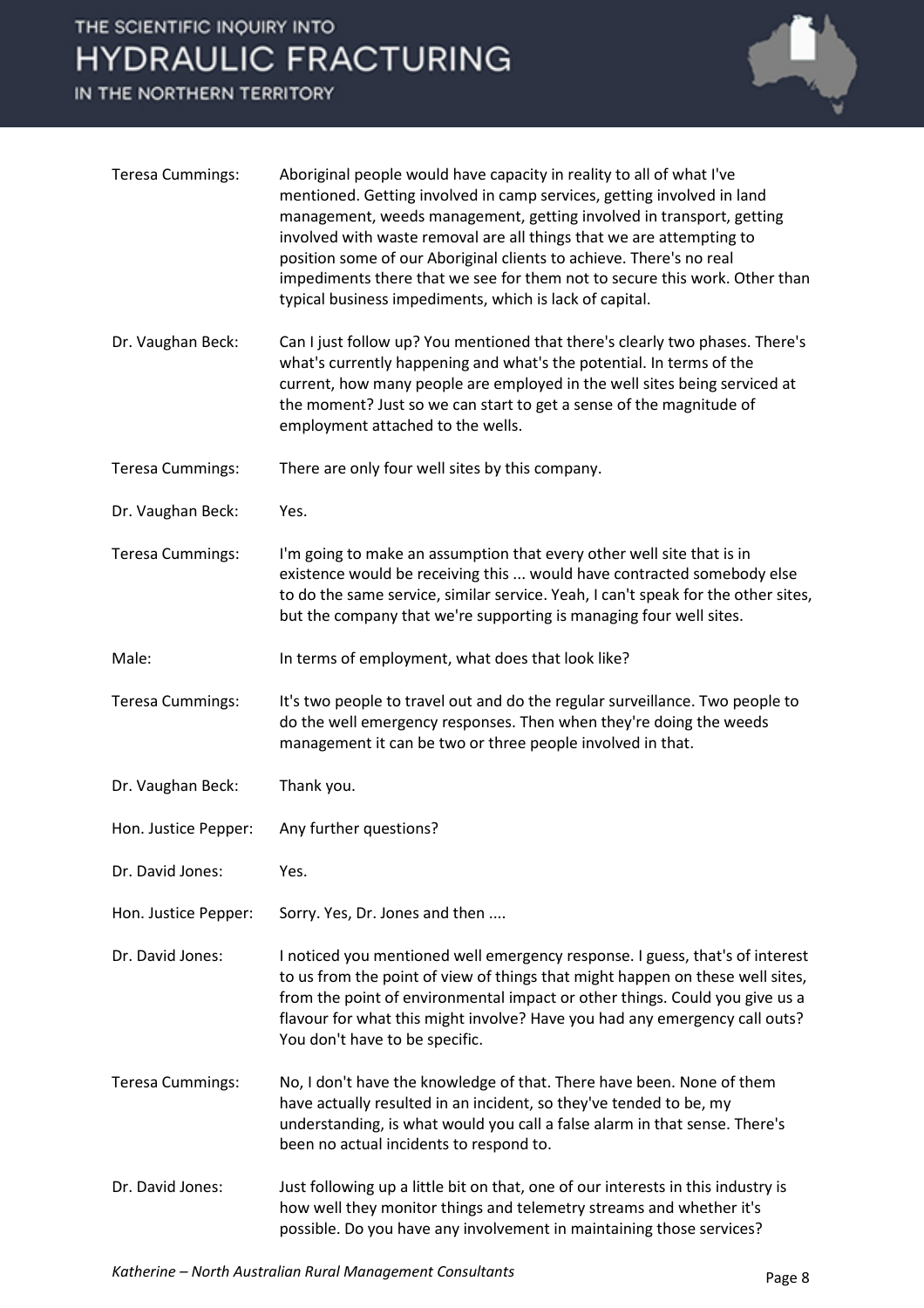IN THE NORTHERN TERRITORY